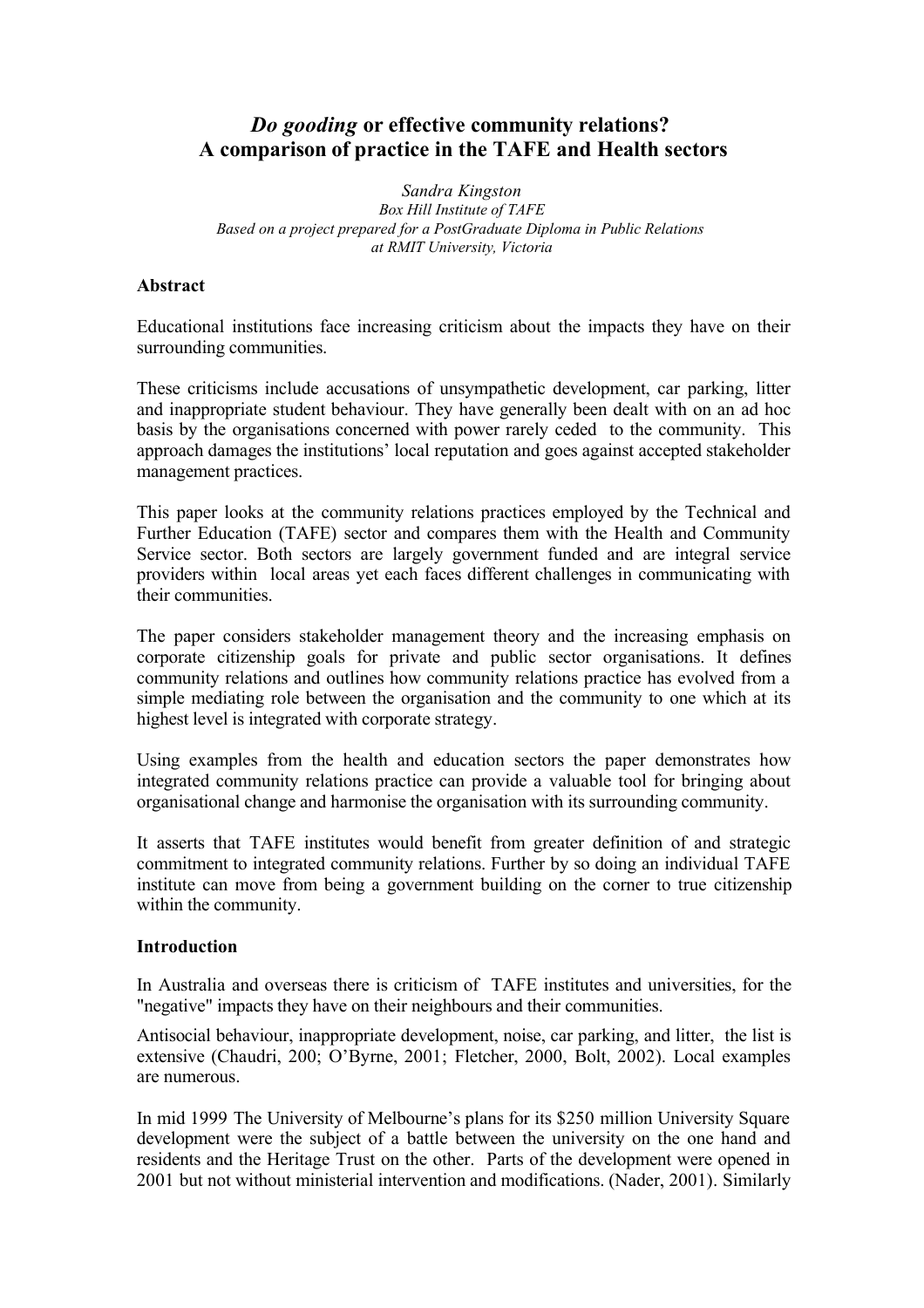in early 2003 Deakin University had its plans for an \$18m student activity centre overturned by the Minister after residents objected. (Ham, 2002).

In August 2002 residents threatened to blockade local streets claiming a \$2.5m development by Camberwell South Primary School was too large. (Schulz, 2002).

Educational institutions have tended to deal with these issues as small crises - rarely involving the community unless forced to do so and losing goodwill in the process.

Yet stakeholder management and communications theory, along with community relations practices in the corporate setting, Public Relations, Environmental Management, and Health sectors all indicate that there is a better way. Using these methods educational organisations and their publics can co-exist - enhancing communication, mutual understanding and reputation. These approaches deserve consideration, particularly in a competitive sector, which for its survival relies on reputation to attract students and investment.

# **TAFE and Health - government and community obligations**

Education and health are being pressured by Federal and State Governments to connect with their communities.

For example the Victorian Review of Post Compulsory Education and Training (Kirby, 2000, p.33-37) highlighted social obligations as one of three key challenges facing the TAFE sector: *"Education and training will need to contribute to building community values in an age where technological and social changes have threatened the social fabric."*

During the Deakin and Camberwell Primary School crises the State Government placed a high priority on community consultation.

TAFE institutes are also subject to a number of community and industry influences through the Industry Training Advisory Boards and their college councils.

Health has a clear community imperative through the Department of Human Services' key objective to "build strong communities and primary services". A restructuring of the health service in Victoria in 1999 required Metropolitan Health Service Boards to appoint Community Advisory Committees (CACs). Members of the CACs "are persons who are able to represent the views of the communities served by the metropolitan health service". (Brook 2002, p.9) At the operational level Health Service Boards were charged with developing Community Participation Plans outlining how the services will communicate with and integrate the views of the community into their governance, planning and service delivery.

# **Literature review**

*Community relations – the theoretical context*

In the late 1990s researchers observed a change in the Corporate Community Relations (CCR) role. Waddock and Boyle (1995 p.1) state: *"CCR originally played a simple mediating role between the firm and its community stakeholders. A new role is emerging, one that closely integrates the CCR function with corporate competitive strategy and responds to the changing environment."*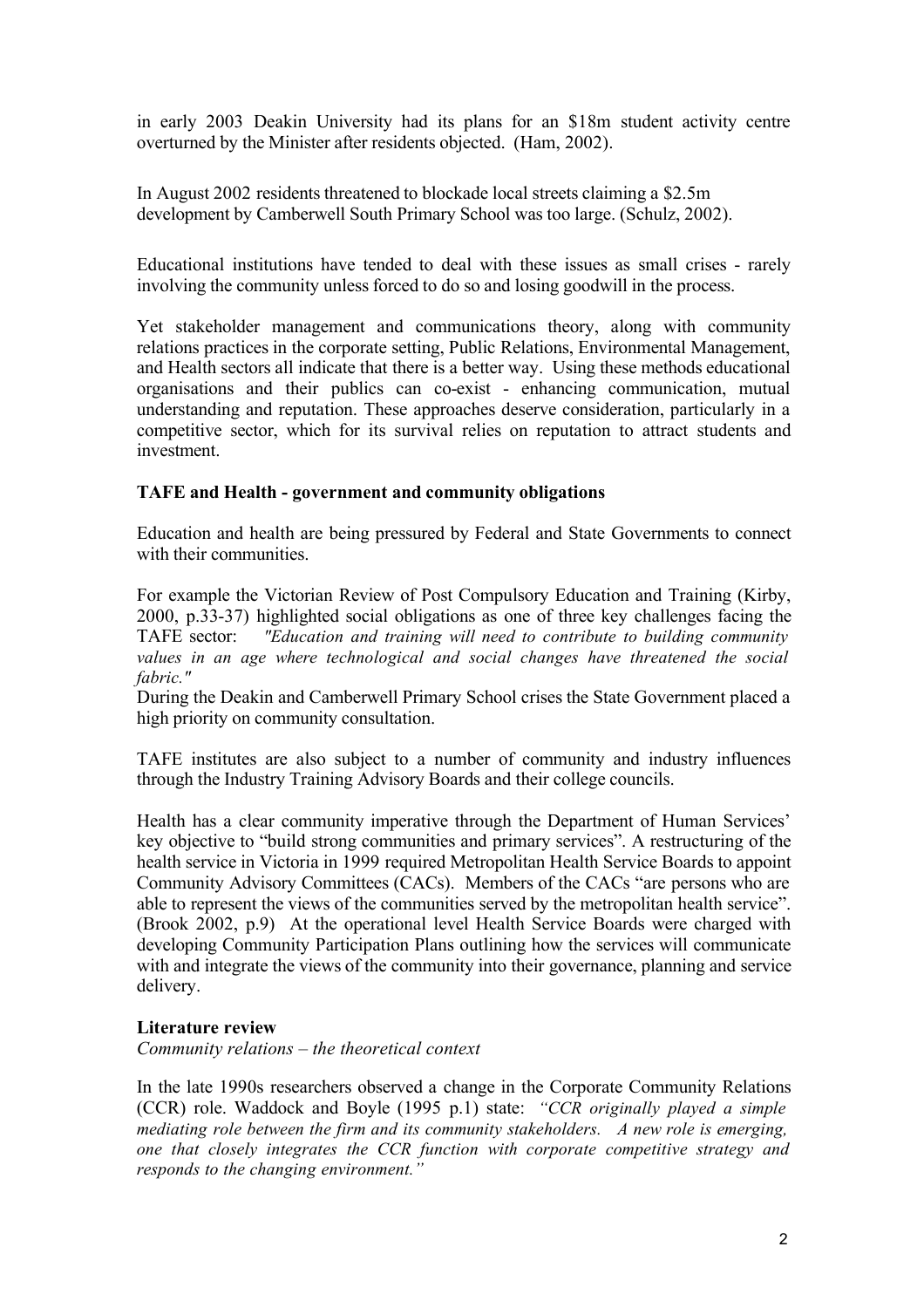The evolution of what is now known as community relations can be traced through the business management and public relations literature. Both desire to build good relations with one stakeholder group i.e. the community.

From the business management perspective CCR has its origins in stakeholder theory which argues that the stakeholder and the organisation are symbiotically entwined - each influences the other. Thus *"a stakeholder is any individual or group who can affect or is affected by the actions, decisions, policies, practices or goals of the organisation." (see Shankman (1999, p.4) on the theory's development)*

A number of high profile corporate "crises" and accidents increased the focus on corporate social, as well as financial performance, (Barings, Shell and Brent Spar). This awareness led to the desire to achieve corporate citizenship. (Robson and Robson 1996), (DeBussey, 1997), (Wheeler and Grayson, 2001,) (Ulmer 2001.)

Corporate community involvement is a subset of corporate citizenship. Hansen (2001, p.3) defines corporate citizenship *"as a recognition that a business, corporation or business-like organisation has social, cultural and environmental responsibilities to the community in which it seeks a licence to operate, as well as economic and financial ones to its shareholders or immediate stakeholders."* Corporate citizenship requires an organisation to lead and serve its community while allowing stakeholders to play a role in corporate decision-making.

Corporate Community Involvement is the broad term which covers a wide range of corporate activities in the community. It can be as simple as philanthropy or be as sophisticated as a partnership. At its highest level the company recognises at board level that it has a social responsibility to "invest in society."

Community relations is an aspect of Public Relations practice through which practitioners seek to establish and maintain mutually beneficial relationships between an organisation and its publics on whom its success or failure depends. Publics, in this case the community, are defined *"as an active social unit consisting of all those affected who recognise a common problem for which they can see a common solution." Cutlip Centre and Broom (1999 p.268).* Residents objecting to a development would be such a public.

There are subtle differences between stakeholders and publics. Arguably those engaging in stakeholder management look at the individual group's interest in the organisation. Public relations however focuses on the nature of the relationship and the communications and social context within which it occurs. The most ethical and effective model of practice a public relations person can use to build relationships is "two-way communication". This model aims to minimise conflict and facilitate dialogue between the organisation and its publics with mutual understanding and win-win solutions as the goal. (see Dozier, Grunig and Grunig 1995).

Despite the theories, applied research and enthusiasm for the practice of community relations explanations are limited. (Altman, 1998, p222)

With the complexity of the academic discussion in mind and the need to set a framework a twist is added to the Boston College's Centre for Corporate Community Relations definition of community relations:

*"The state of relations which exists between the company and its communities (local, national or global) in which it has a presence or impact. It incorporates*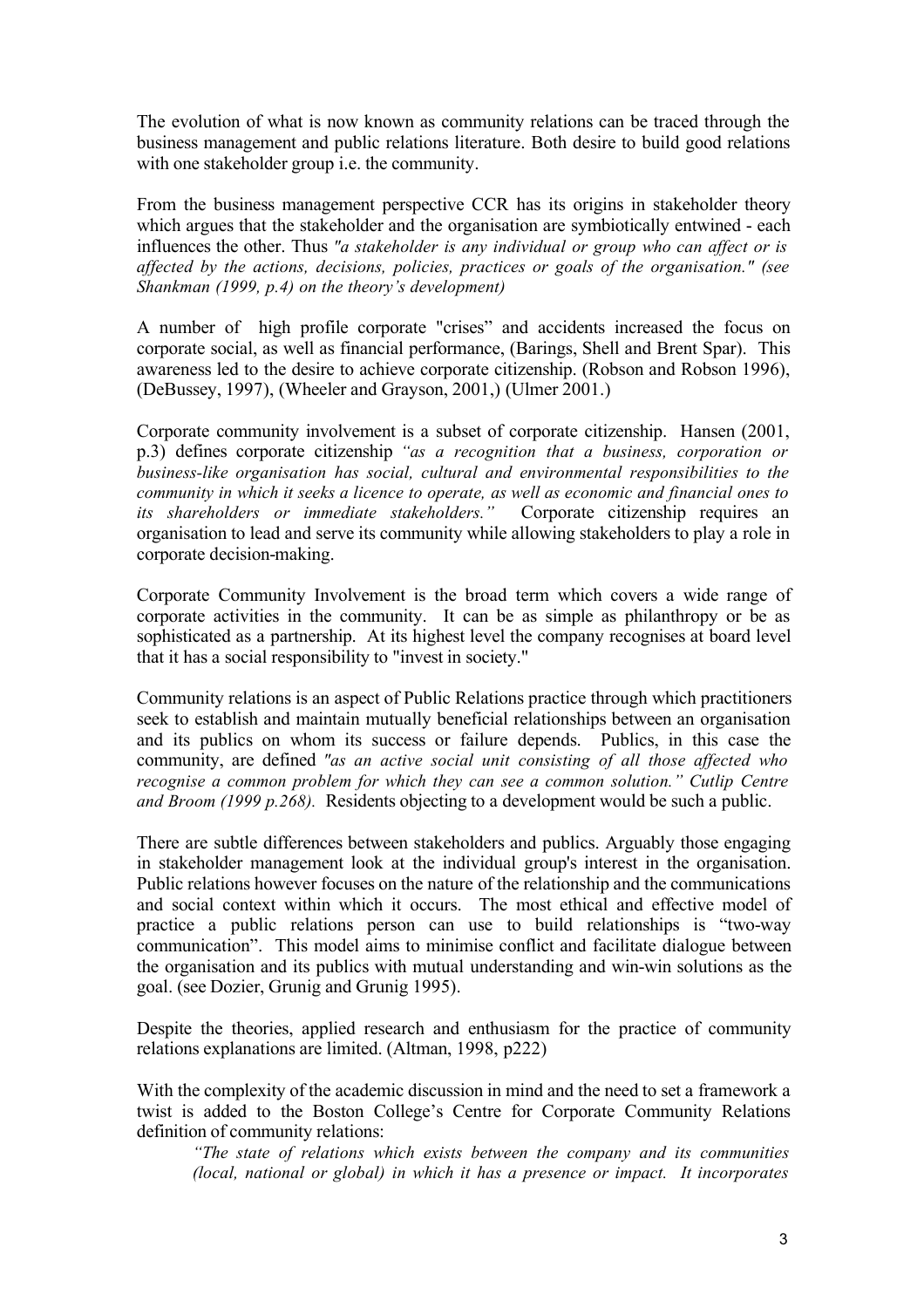*two-way communication and encompasses programs which encourage input from the public so that their concerns are considered in organisational decision-making processes, advances the interest of the company and its communities through such activities as donations and contributions of all kinds, employee volunteerism, community-based programs, relationships with civic, professional, and non profit organisations and corporate citizenship activities."*

#### **Figure 1 – The Community Relations Practice Continuum (based on Altman,1998)**



Community relations has evolved from a corporate practice to a corporate commitment. Altman (1998, p3) highlighted a continuum upon which companies could be placed. (Figure 1) At one-end companies with highly transformed community relations have high intensity and high integration. CCR goals are aligned with the company's strategic goals and its values. Community activities and philanthropic giving were administered and executed by a single staff with a single set of objectives. Also community relations goals and activities were interwoven into the organisation's everyday business across the operating divisions. The programs employed were dynamic, responsive to stakeholders and managers acted as boundary spanners using research to keep abreast of the issues facing their communities and the company. Employees also played a critical role in the design of the program in highly integrated companies "as they lived in the community and were ambassadors."

At the other end were companies with low intensity and low integration – *"philanthropy is driven by top executives who valued it. The bulk of programs take place in the local headquarters' community. The manager of the function maintained the status quo and took direction from management on which issues to support. Managers at the local level maintained good relations with the community by responding to complaints and making sure crises were handled quickly. Employees volunteered in the community on their own initiative and occasionally got support via an employee-matching program,"* Altman stated.

It would be reasonable to expect effective community relations practice to occur in an organisation, fitting the highly integrated, intensive model. Practice would encompass strategic commitment, be reflective of the company's values, have specific community relations goals, have a dedicated staff, use two-way communication, incorporate research, have employee and community involvement and ongoing evaluation.

#### **The research project**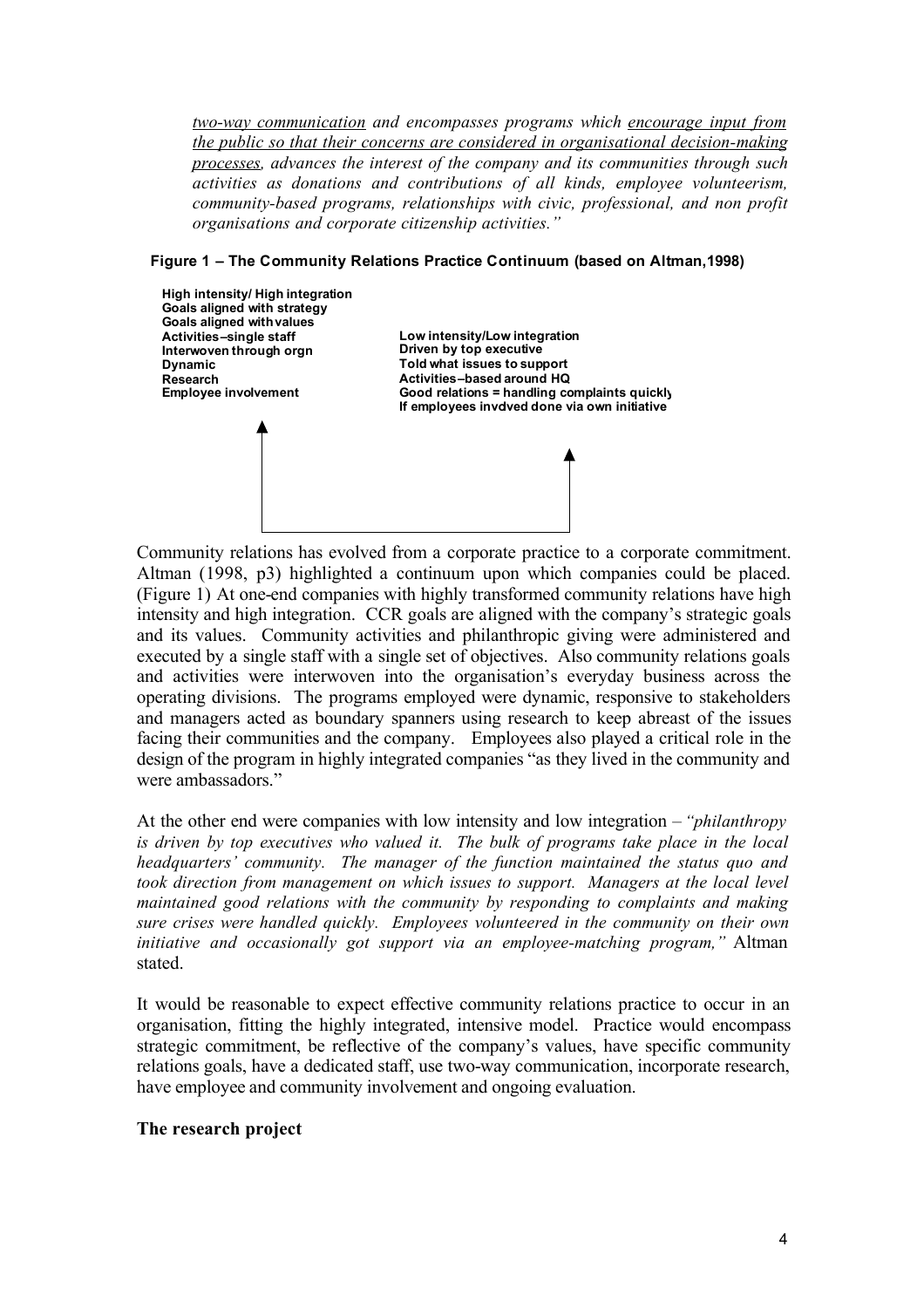TAFE and Health organisations are not for profit, have limited funds and have to meet social and legislative expectations for effective community relations practices. This research sought to answer two questions:

- **What are the community relations practices used in the TAFE and health sectors?**
- **How effective are they?**

The specific objectives for the study were:

- **To find out what community relations practices are used by TAFEs**
- **To find out what community relations practices are used by health/hospitals**
- **To find out what goals and measures the organisations use to evaluate these programs**
- **To find out how residents are involved in the organisations' decisionmaking processes**
- **To find out what the neighbours of one TAFE and one hospital in one region think of each organisation**

A qualititative design was chosen to explore the influences and the community relations practices used by TAFE and health organisations in the inner metropolitan or outer Metropolitan area of Melbourne.

Desktop research was carried out on the organisations' annual reports and websites and six semi structured phone interviews were held with public relations/communications managers/officers of three TAFEs and three health regions. TAFEs and regions were selected randomly up to a total of three and then contacted. Three declined or did not call back. The final interviewees were those who were willing to participate.

A total of 10 face to face interviews were held with residents/neighbours near one TAFE and one hospital to gain an insight into the effectiveness of practice. The TAFE campus chosen had recently opened. The large teaching hospital had been there for a number of years. Interviewees were chosen from within a three street radius of the organisation, emphasising those living next door. All had an equal chance of selection.

Content Analysis was carried out on the interviews using grounded theory procedures and techniques. The interview data was open coded to generate conceptual labels to describe the information gathered. These labels were then grouped into categories to generate emergent themes from the data.

Content analysis is subjective and normative (Carney, 1972, Ryan, 1991) with problem areas being the way responses are categorised and classified. Usually a panel is used to cross check the classifications but due to time constraints this was not possible.

### **Findings and Discussion**

Two different pictures emerged from the research. It was impossible to separate communication and community relations activity. Both organisations used similar communications activities for example events, newsletters, gifts, community lectures, involvement with charities, information sessions, sponsorships, advertising and press.

### *The Health sector*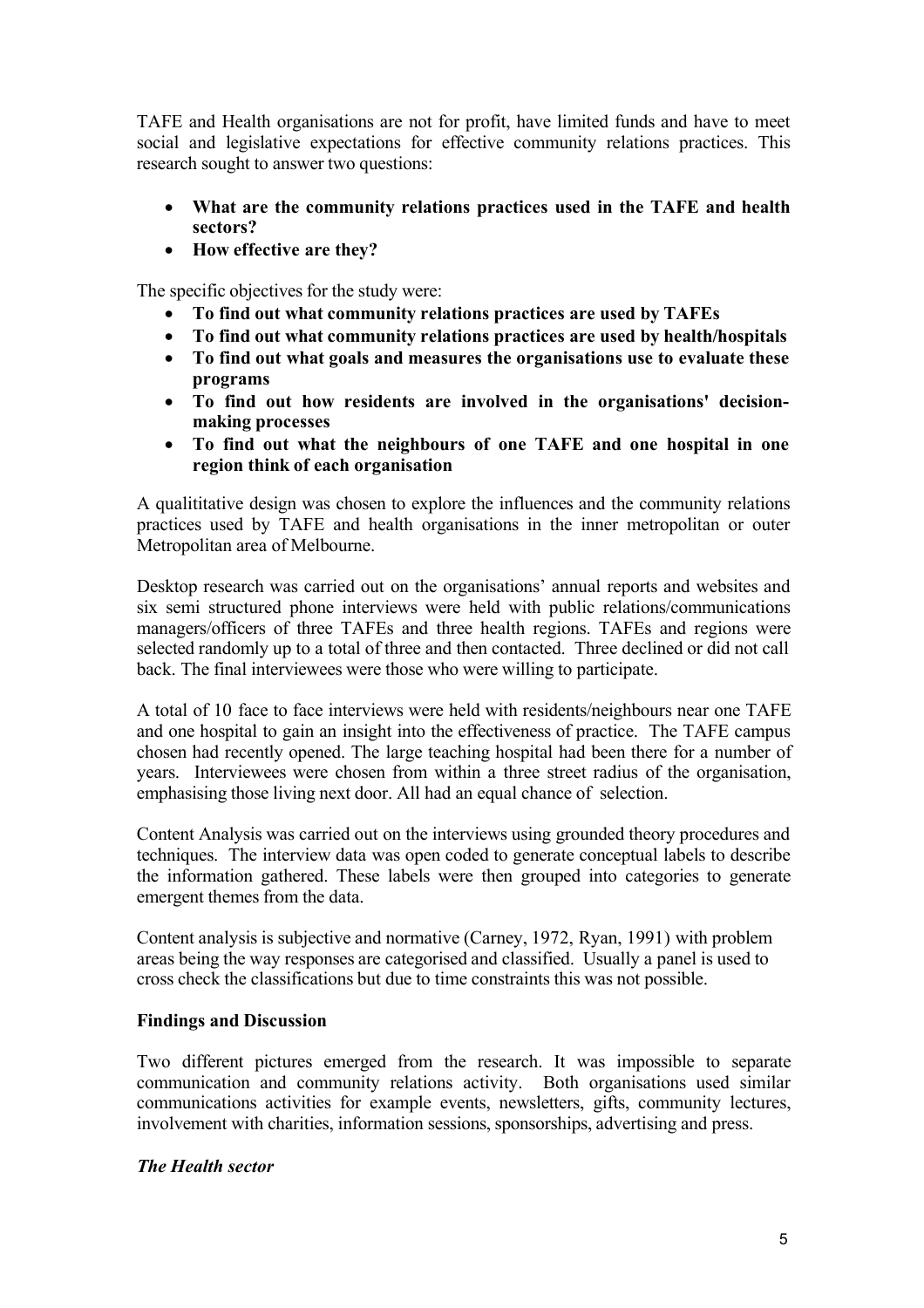TAFEs and Health organisations differ in their communications goals but both direct their activity at a "community". Arguably Health is more "clinical" about the section of the community it does it to.

*"We cover everyone from birth, hospital, respite, definitely in a clinical sense. In a communication sense it's clinically and by demographic status." (Appendix 1.A)*

Discussions indicated health aimed its activity at that area of the community with the biggest health need. Health used its community communication to encourage people to keep healthy, demystify the medical profession and control expectations about the level of care the individual could expect when they come in.

Responsibility for community involvement though is permeating through the organisations and is also having an impact on their operating processes.

*"Ultimately community relations is the responsibility of a number of people. Together the community relations package goes across some key areas of activity. Ultimately it's a board sub-committee with representation and we take it very seriously." (Appendix 1.A)*

*"Each of our areas of business are now responsible for developing their own community participation plans." (Appendix 1.B)*

Feedback from such involvement causes conflicts and a re-evaluation of perceptions.

*"As part of the communications process, it's caused angst. It's another set of checks. With the privacy legislation for instance we need to make a statement to the consumer about that. It is new in legal terms, but the direction to us is to make it easy to read. There is tension. How do you make sure we protect ourselves and make it easy for people to understand?. Ultimately we are here for patient services and they need to understand how it works." (Appendix 1.B)*

Although undefined, community relations practice in health organisations and communication is a strategic and dynamic activity. Practice is influenced by the need to manage expectations and perceptions within the community. Practices within the organisation would appear to be being influenced by the involvement of the advisory councils.

### *The TAFE sector*

In TAFE community relations is not a defined activity nor is it the responsibility of a particular person. In contrast to health, TAFE aims its activity across "the community" a practice, which arguably dilutes the result.

*"We would talk about our community being our target audience in the community schools, secondary, schools locals etc. Being community conscious, contribute to community events and things like that"- (Appendix 1.1)*

TAFE institutes use their activity to communicate the benefits of an education to the individual and coming to one organisation in particular. They are therefore actively out and selling to attract people in the community.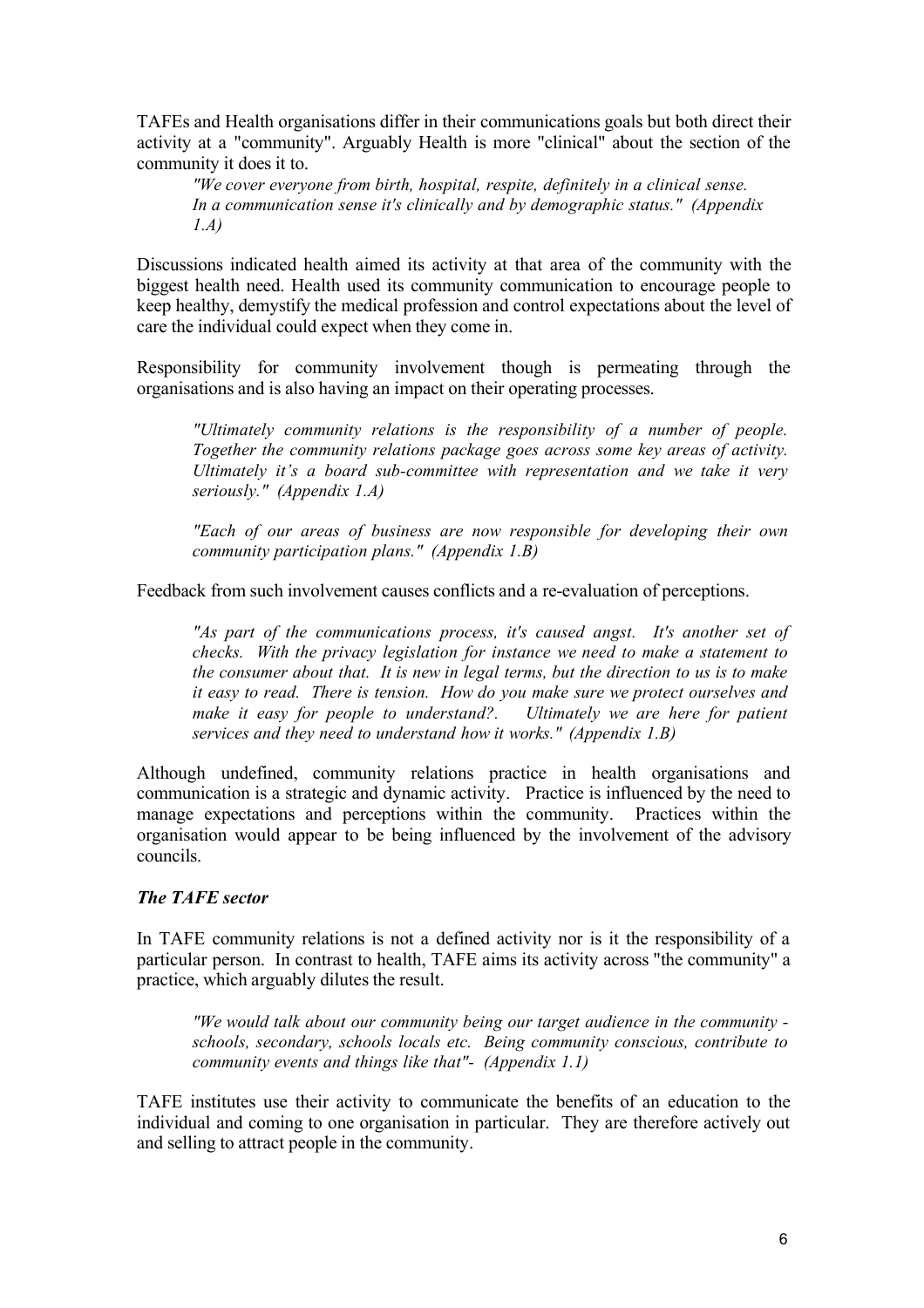TAFE community relations activity may be a strategic imperative through Triple Bottom Line, but it is mainly reliant on the individual's values. Arguably this makes it more resilient, however it is not noticed for its contribution to the organisation's future.

*"Our director is big on social conscience and is keen and supportive. Also our staff are, particularly in the trades. You can hear three months later that one of them has gone to some kid's house and built a cubby house for them. That's done in their own free time. A lot of stuff is done on an individual basis - you don't always hear about it." (Appendix 1.2)*

*" I was approached to sit on the steering committee of the Spring Festival and when I started attending I saw the Institute thinks it is part of the community yet we are not part of it all. They saw us as a government building sitting on the corner. They were a bit intimidated by us." (Appendix 1.1)*

Regardless of the catalyst, the activity had impacts including goodwill to the organisation, deeper involvement by the community or improved relations.

*"We have been able to measure the difference. Now they come and ask us to use the facilities and we are being asked to go on different committees. " (Appendix 1.1)*

The impact of both Health and TAFEs on the surrounding community is profound. The interviews with the neighbours show they have a low interaction with both organisations which is not necessarily a bad thing.

*"No, none whatsoever. You wouldn't even know they were there, actually. It's nice to hear voices and laughing. Young students up the back. We know everything's safe and sound up there. We're quite happy with it." – TAFE Resident 35 years*

The residents were interested in some things that go on either at the campus behind them or the hospital over the road. Interest ranged from the services both organisations provided i.e. health, restaurant, nursery or courses to other corporate activity.

*"Rather than them start something up there and we wonder what they're going to be doing, I think it's better we know what is going on and then we don't have to be worried." - TAFE resident 35 years.*

Residents had either received a little communication from the organisations or none at all. Some of this was due to the area being a new estate and "the people who deliver junk mail haven't found us yet".

Unprompted the local paper was cited as their main source of news about the organisations. Some residents received their information from the doctors or fellow volunteers at the hospital. This lack of information fed through into their assessments of the organisations as "citizens in the community". Half the TAFE residents surveyed didn't know enough to comment while those in health rated them as mildly interested.

*"Nothing is visible what they do for the community. Other than their presence of being there. " - TAFE resident five and a half years*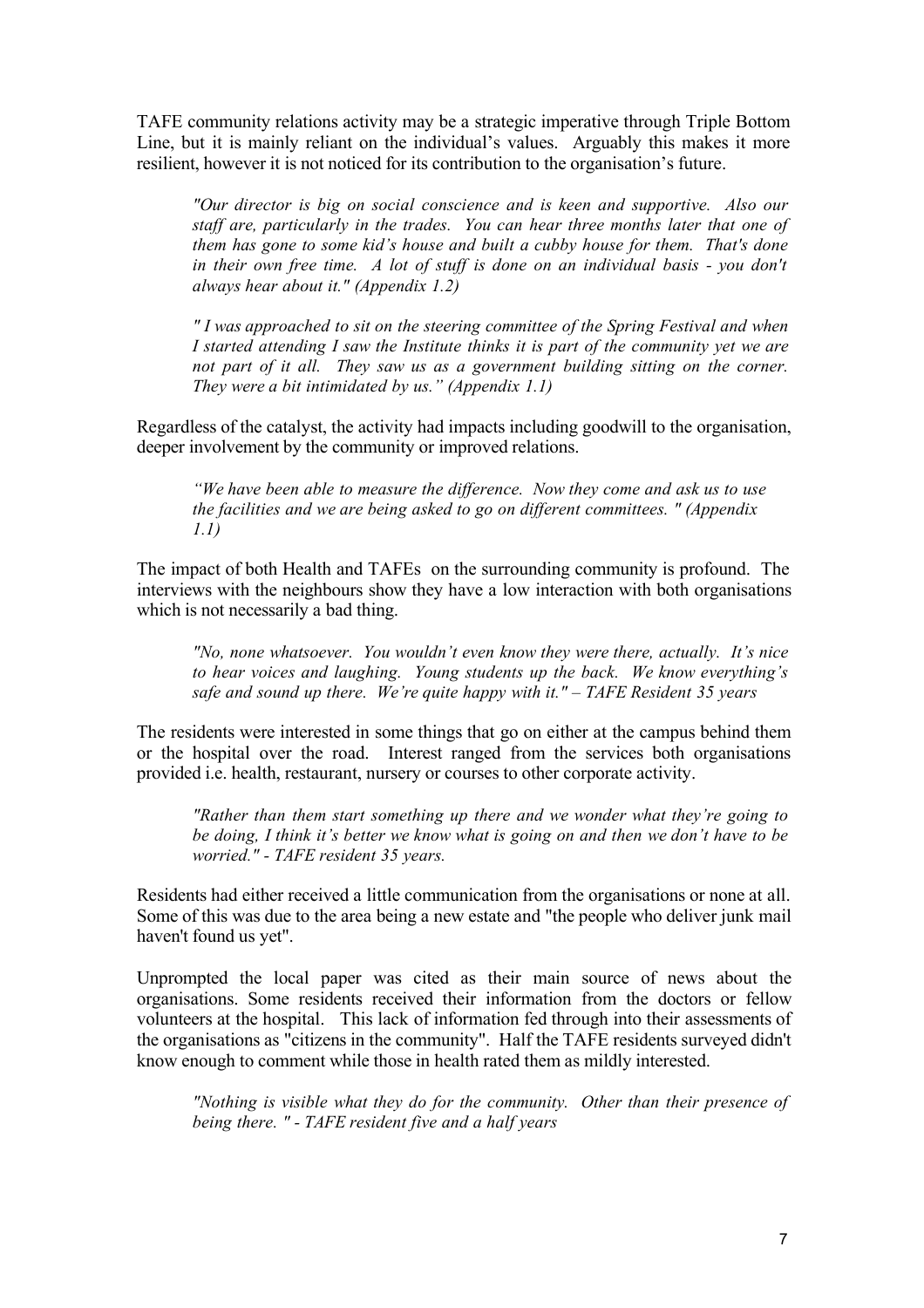While the sample size is small both TAFEs and Health come across as organisations "which are just there " disinterested in their communities. This is despite the communication activity, community relations or otherwise that each engages in.

# **Conclusions**

TAFE and Health utilise the same community relations activities but the practice of community relations per se differs. In health it is a strategic activity due to the impact of the advisory committees. In TAFE it is largely an individual (though valuable) driven activity lacking the formal feedback loop vital to any relationship.

Waddock (1995 p.8) stated that the growing strategic emphasis on community relations meant activity would have to complement business goals and strategy. Expenditure and activity must be measurable, "simple do-gooding may not be feasible".

Her words are a salutary warning but not new in terms of Public Relations practice. PR professionals are encouraged to align their activity with corporate strategy and assess its effectiveness in terms of impact and corporate goals. Community relations practices are no different. It was not always possible to establish whether TAFE and Health community relations' practices impacted where it counted, at the strategic level.

This study identified how community relations practices in the TAFE and Health sectors are evolving from a traditional to a transformed style. Health is further along that continuum than TAFE with the CACs clearly acting as change agents. The imposed community involvement is having impacts and arguably conflicts internally. The success of the CAC program will be measured by whether these impacts have been defined, whether they extend externally and to whom.

The lessons occurring in health would be of interest to TAFEs, particularly those who cite community relations and corporate citizenship goals. TAFEs face a number of challenges in their community. As this study has shown education organisations are not immune from criticisims for the negative impacts they have on their community.

Integrated Community Relations practices would offer a way forward. Community Relations activity in TAFE would benefit from a greater definition and strategic commitment, closer audience definition and formal integration of 'unofficial" community relations practice. By doing so TAFEs would harness a potent force within their organisation, aligning what goes on independently with the organisation's strategic direction. Consideration should be given to meaningful involvement of the local community in its affairs – beyond the college council. TAFEs may consider going down the CAC route.

Community involvement is important and expected. Such changes would give TAFE Institutes vital feedback on their real position in the community and move it from being a government building on the corner to being a true citizen in their communities.

# **Limitations and future directions**

This study faced a number of limitations – a small sample size of residents and TAFE and Health participants and the time frame within which it needed to be completed. Cross checking of content categories would also have been useful.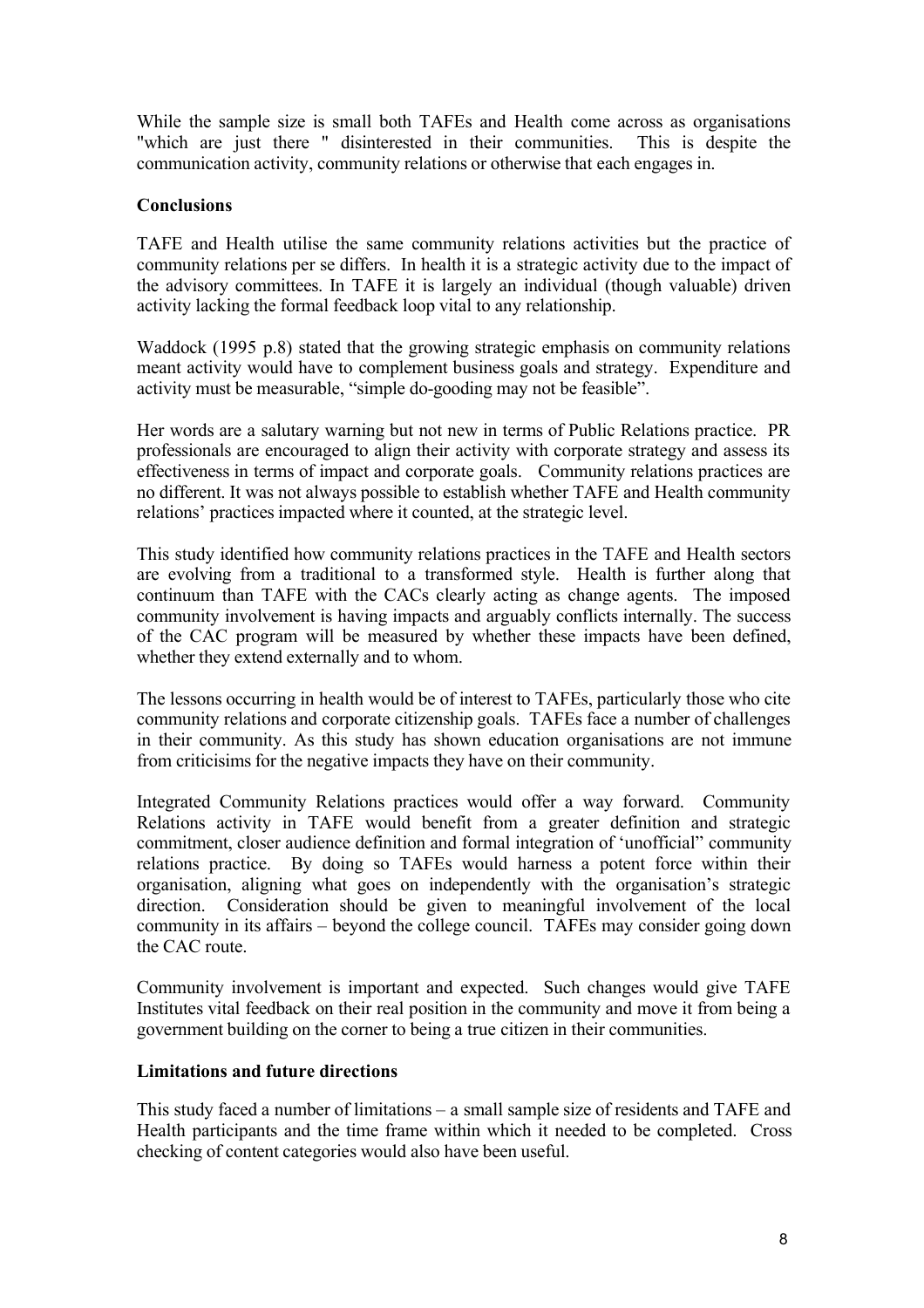It has given an insight into the community/communication practices in TAFE and compared those with health. A much more comprehensive study of the sector, encompassing country areas, would give a truer picture of TAFE and its relationship as a member of the community – as opposed to TAFE the community educator.

# **Appendix One**

Key to interviewees:

*TAFE*

- 1. TAFE Communications Manager
- 2. TAFE Public Relations Officer
- 3. TAFE Public Relations Officer

*Health*

- A. Manager Communications
- B. Manager Public Relations and Marketing
- C. Public Relations Officer

#### **Bibliography**

**Altman BW (1998)** Dissertation Abstract: Corporate Community Relations in the 1990s: A study in Transformation. Business and Society, 37, 2, pp221 – 227. Retrieved 3 October, 2002 Proquest Complete, RMIT Library.

**Bolt, G (2002)** Residents Object to University of Oregon Day Centre. The Register Guard, Eugene, Oregon, US 23/07/2002. Retrieved 5 August, 2002. Dow Jones Interactive, RMIT Library.

**Brook C (2000)** Community Advisory Committee Guidelines. Department of Human Services, Victoria. Acute Health Division Health Issues Centre & Corrs Chambers Westgarth.

**Carney TF (1972)** Content Analysis - A technique for Systematic Inference from Communicatons. Batsfield, London.

**Carroll A (2000)** The Stakeholder Management Concept, Business and Society : Ethics and stakeholder management. South - Western college publishing Australia pp 63-90. Retrieved, 23 August 2002, Monash University Library catalogue

**Chaudehuri, A (2000)** Higher Education, A read Headache, The Guardian, 31/10/2002. Retrieved 5 August, 2002. Dow Jones Interactive, RMIT Library.

**Cutlip, SM, Center, AH, Broom, GM (2001)** Effective Public Relations. Prentice Hall, New Jersey

**De Bussey N (1997)** The stakeholder concept and public relations: Tracking the parallel evolution of two literatures. Journal of Communication Management, 2,3, p222 – 229. Retrieved, 23 August 2002, Monash University Library catalogue

**Departmental Objectives.** Retrieved http://www.dhs.vic.gov.au/about.htm 23 September, 2002

**Dozier, D, Grunig L, Grunig J (1995)** Managers Guide to Excellence in Public Relations and Communication Management. IABC, Lawrence Erlbaum Associates Publishers UK

**Fletcher, J, (2000)** Your Money Matters: The Undergrads Are Coming - Campus Housing Crunch sends kids into pricey private digs: Make Way for Beer Kegs, The Wall Street Journal 10/06/2000. Retrieved 5 August, 2002. Dow Jones Interactive, RMIT Library.

**Hansen G (2001)** Defining Corporate Citizenship. Address International Association of Business Communicators 2001. Retrieved 5 August 2002 PRIA website http://www.pria.com..au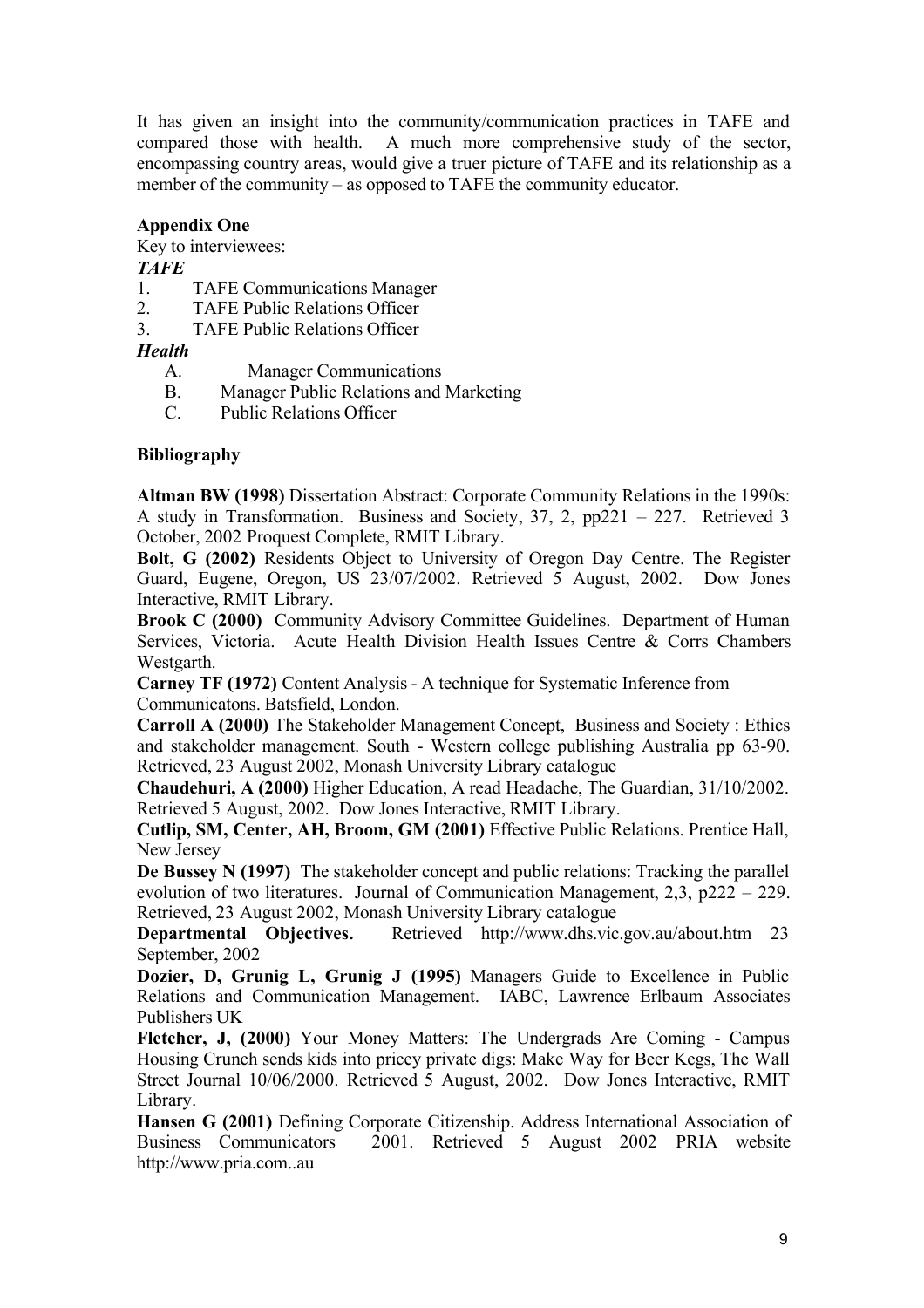**Ham L (2002)** Deakin's vision an illusion: residents, Whitehorse Leader 19/06/2002. Leader Publications. Retrieved Electric Library Australia 5 August 2002. Box Hill Institute

**Kirby P (2000)** Ministerial Review of Post Compulsory Education and Training Pathways in Victoria - Final Report. Department of Education, Employment and Training August 2000.

**Nader C, (2001)** A Square Route in Academic Circles, The Age 19/12/2001. Retrieved Dow Jones Interactive 5 August, 2002. RMIT Library

**OByrne R, (2001)** Trinity's Drive for Expansion fails to impress neighbours. Irish Times 21/11/2001. Retrieved Dow Jones Interactive 5 August, 2002. RMIT Library

**Robson, J, Robson, I (1996)** From Shareholders to Stakeholders - Critical issues for tourism marketers, Tourism Management, Vol 17, No 7, pp 533 – 540. Elsevier Science, Pergamon.

**Ryan, C (1991)** Recreational Tourism - A Social Science Perspective. Routledge, London.

**Schulz, M (2002)** School blockade threat. Progress Leader, 26/08/02 Leader Publications, Melbourne, Victoria.

**Shankman NA (1999)** Reframing the debate between the agency and stakeholder theories of the firm. Journal of Business Ethics, 19, 4,1, 319-334. Retrieved 23 August, 2002 Proquest Complete RMIT Library

**Ulmer RR (2001)** Effective Crisis Management through established stakeholder relationships. Management Communication Quarterly, May, 14,4 pp 590 -615. Retrieved 23 August Proquest Complete RMIT Library.

**Waddock SA and Boyle M, (2002)** The dynamics of change in corporate community relations. California Management Regiew, 37,4, pp 125 – 136. Retrieved 3 Oct, 2002. Proquest Complete RMIT Library.

**Wheeler D and Grayson D (2001)** Business and its stakeholders. Journal of Business Ethics, 32,2,2 pp 101 - 106. Retrieved 23 August 2002 Proquest Complete RMIT Library.

### **Annual Reports 2000/2001**

**Peninsula Health Annual Report 2000/01**. Retrieved 23 August, 2002 from Peninsula Health website: http://www.phcn.org.au

**Eastern Health Annual Report 2000/2001.** Eastern Health, Arnold St, Box Hill, Vic. **Bayside Health Year 2001** Review. Retrieved 23 August, 2002 from Peninsula Health

website: http://www.cgmc.org.au

**Northern Health Annual Report 2000/2001.** Northern Health, Preston, Vic.

**Western Health Annual Report 00/001**. Retrieved 23 August, 2002 from Western Health website: http://www.swh.org.au

**Southern Health Annual Review 2000/01**. Retrieved 23 August, 2002 from Southern Health website: http://www.southernhealth.org.au

**Holmesglen Institute of TAFE Annual Report 01**. Holmesglen Institute of TAFE, Chadstone Campus, cnr Batesford and Warrigal Road, Chadstone. Vic.

**Northern Melbourne Institute of TAFE** Annual Report 2001. Northern Melbourne Institute of TAFE, 77-91 St Georges Road, Preston. Vic.

**Kangan Batman Institute of TAFE Annual Report 2001.** Kangan Batman Institute of TAFE, Broadmeadows Campus, Pearcedale Road, Broadmeadows.

**Swinburne University of Technology Annual Report 2001.** Swinburne University of Technology, Hawthorn Campus, John Street, Hawthorn